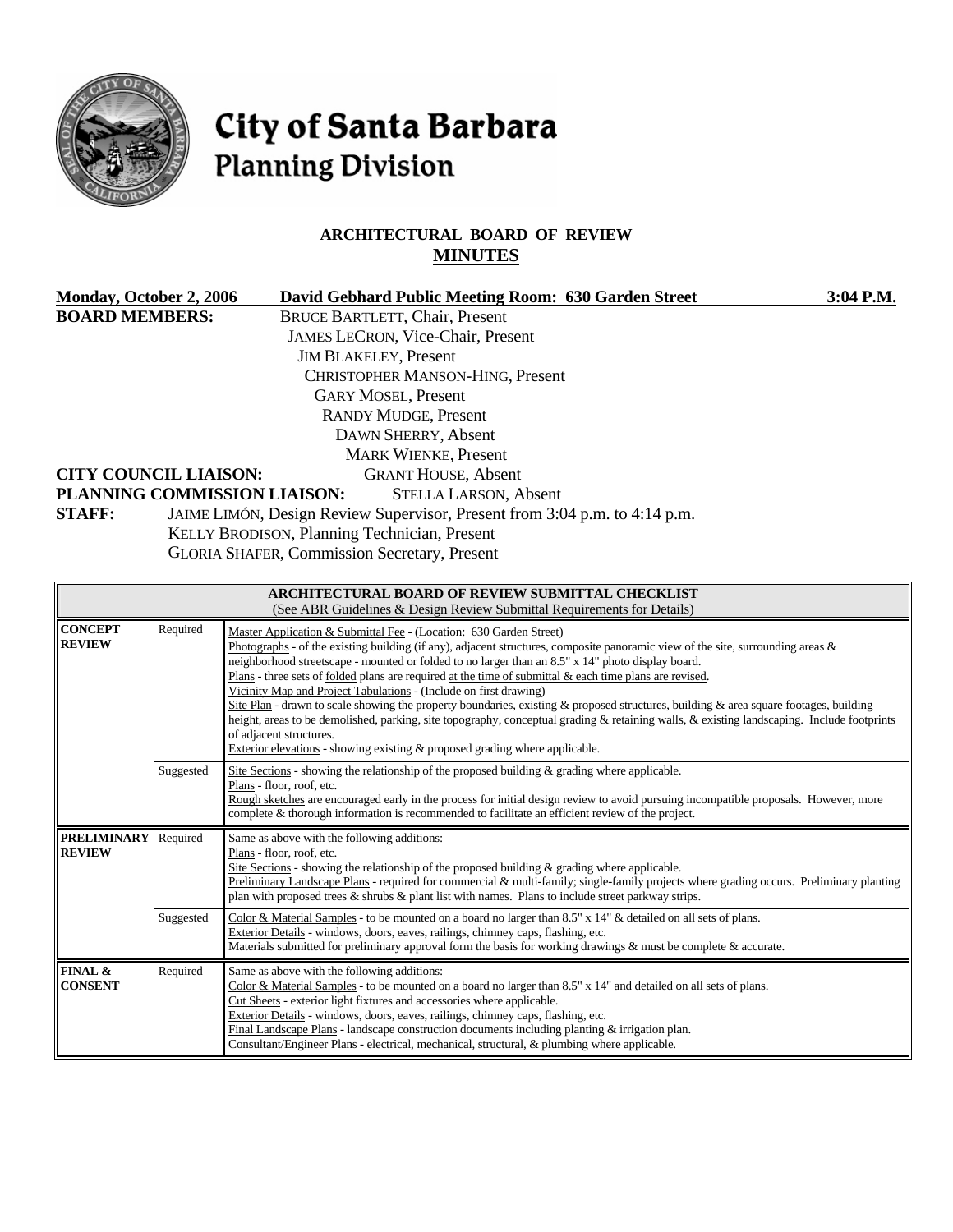#### **PLEASE BE ADVISED**

- The approximate time the project will be reviewed is listed to the left of each item. It is suggested that applicants arrive 15 minutes early. The agenda schedule is subject to change as cancellations occur. Staff will notify applicants of time changes.
- The applicant's presence is required. If an applicant is not present, the item will be postponed indefinitely. If an applicant cancels or postpones an item without providing advance notice, the item will be postponed indefinitely and will not be placed on the following Architectural Board of Review (ABR) agenda. In order to reschedule the item for review, a rescheduling fee will be paid and the applicant must fill out and file a Supplemental Application Form at 630 Garden Street (Community Development Department) in addition to submitting appropriate plans.
- All approvals made by the ABR are based on compliance with Municipal Code Chapter 22.68 and with adopted ABR guidelines. Some agenda items have received a mailed notice and are subject to a public hearing.
- The ABR may grant an approval for any project scheduled on the agenda if sufficient information has been provided and no other discretionary review is required. Substitution of plans is not allowed, if revised plans differing from the submittal sets are brought to the meeting, motions for preliminary or final approval will be contingent upon staff review for code compliance.
- The Board may refer items to the Consent Calendar for Preliminary and Final Architectural Board of Review approval.
- Preliminary and Final Architectural Board of Review approval is valid for one year from the date of the approval unless a time extension or Building Permit has been granted.
- **Items before the Board may be appealed to the City Council. For further information on appeals, contact the Planning Division Staff or the City Clerk's office. Said appeal must be in writing and must be filed with the City Clerk at City Hall within ten (10) calendar days of the meeting at which the Board took action or rendered its decision. The scope of this project may be modified under further review.**
- **AMERICANS WITH DISABILITIES ACT:** In compliance with the Americans with Disabilities Act, if you need special assistance to participate in this meeting, please contact the Planning Division at (805) 564-5470. Notification at least 48 hours prior to the meeting will enable the City to make reasonable arrangements.
- **AGENDAS, MINUTES and REPORTS**: Copies of all documents relating to agenda items are available for review at 630 Garden St. and agendas and minutes are posted online at [www.SantaBarbaraCa.gov](http://www.santabarbaraca.gov/) If you have any questions or wish to review the plans, please contact Kelly Brodison, at (805) 564-5470 between the hours of 8:30 a.m. to noon and 1:00 p.m. to 4:00 p.m., Monday through Friday.

#### **LICENSING ADVISORY:**

The Business and Professions Code of the State of California and the Municipal Code of the City of Santa Barbara restrict preparation of plans for certain project types to licensed professionals. Applicants are encouraged to consult with Building and Safety Staff or Planning Staff to verify requirements for their specific projects.

Unlicensed persons are limited to the preparation of plans for:

- $\triangleright$  Single or multiple family dwellings not to exceed four (4) units per lot, of wood frame construction, and not more than two stories and basement in height;
- ¾ Non-structural changes to storefronts; and,
- $\blacktriangleright$  Landscaping for single-family dwellings, or projects consisting solely of landscaping of not more than 5,000 square feet.

#### **NOTICE:**

- 1. That on Thursday, September 28, 2006 at 4:00 p.m., this Agenda was duly posted on the indoor and outdoor bulletin boards at the Community Development Department, 630 Garden Street, and online at www.SantaBarbaraCa.gov.
- 2. This regular meeting of the Architectural Board of Review will be broadcast live and rebroadcast in its entirety on Wednesday at 8:00 a.m. on Channel 18.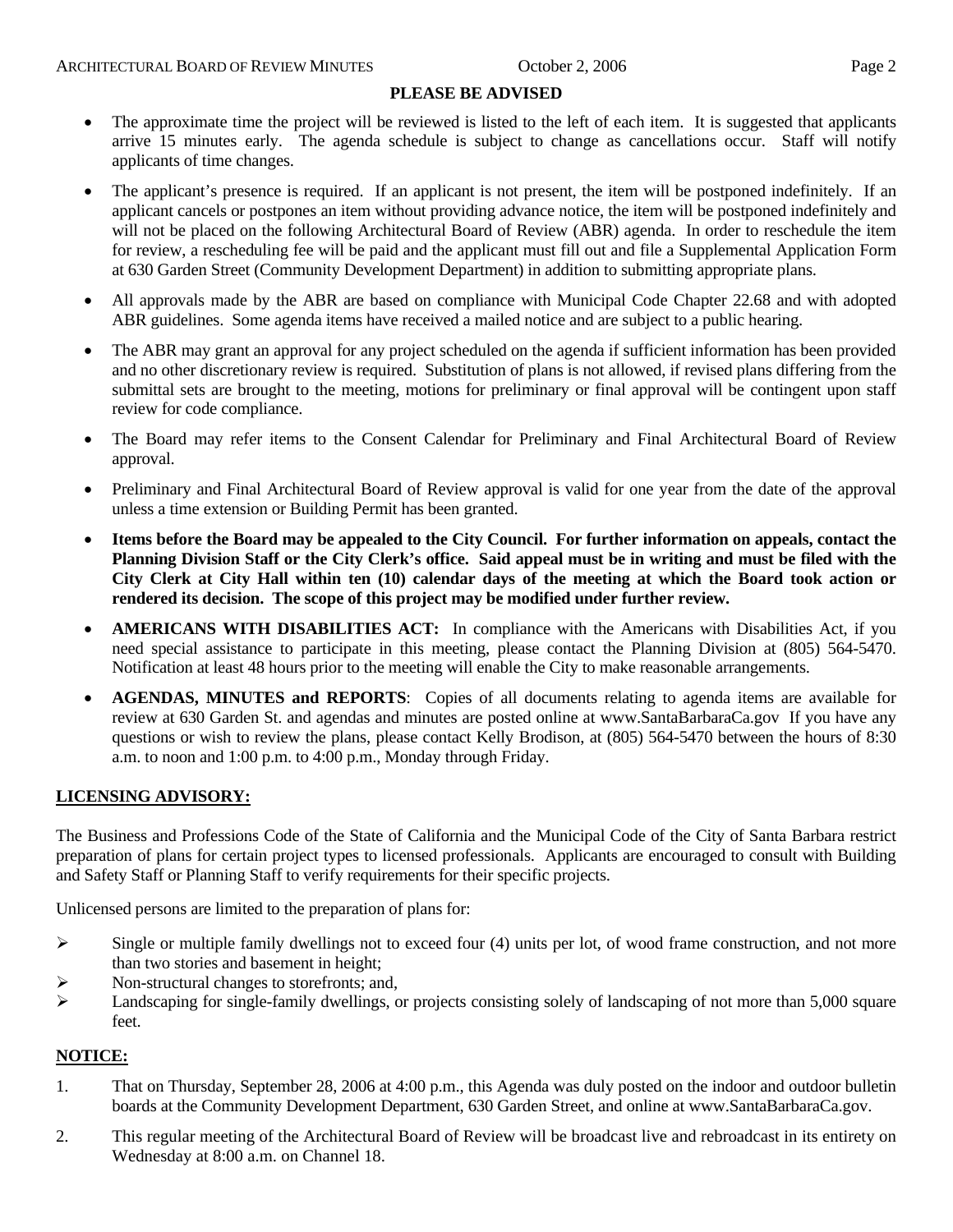A. Public Comment:

Any member of the public may address the Architectural Board of Review for up to two minutes on any subject within their jurisdiction that is not scheduled for a public discussion before the Board on that day. The total time for this item is ten minutes. (Public comment for items scheduled on today's agenda will be taken at the time the item is heard.)

No public comment.

B. Approval of Minutes:

Motion: Approval of the minutes of the Architectural Board of Review meeting of September 25, 2006, with corrections. Action: Manson-Hing/LeCron,, 7/0/0. Sherry absent.

C. Consent Calendar:

Motion: Ratify the Consent Calendar. The Consent Calendar was reviewed by Jim LeCron, with the exception of item P and landscaping for Items A and G reviewed by Mudge. Action: Manson-Hing/Mudge, 7/0/0. Sherry absent.

- D. Announcements, requests by applicants for continuances and withdrawals, future agenda items, and appeals.
	- 1. Ms. Brodison made the following announcements:
		- a) Member Sherry will not attend the meeting.
	- 2. Mr. Limon made the following announcements:
		- a) It is requested that an ABR member attend the appeal hearing of 216 E Calle Laureles on October 12, 2006. Privacy issues are the basis of the appeal.
		- b) An Upper State Street Study walking tour will be conducted on Saturday, October 7, 2006. Starting times are 8:00, 8:30, 9:00, and 9:30 a.m. Please meet in the Patio/Foyer of Grace Lutheran Church, 3869 State Street.
	- 3. Board member Manson-Hing suggested the Board visit the Langlo Terrace site. Mr. Manson-Hing reported pine trees along the coast are being infested with a beetle and may someday become endangered.
	- 4. Chair Bartlett announced that he will step down from Item 2, 1102 Canon Perdido Street.
- E. Subcommittee Reports.

No reports.

- F. Possible Ordinance Violations.
	- a) Mr. Limon stated that the previously reported bird netting on the roof of Eladios has been removed.
	- b) Mr. Wienke reported that the sidewalk at Laguna and Carrillo has not been completed.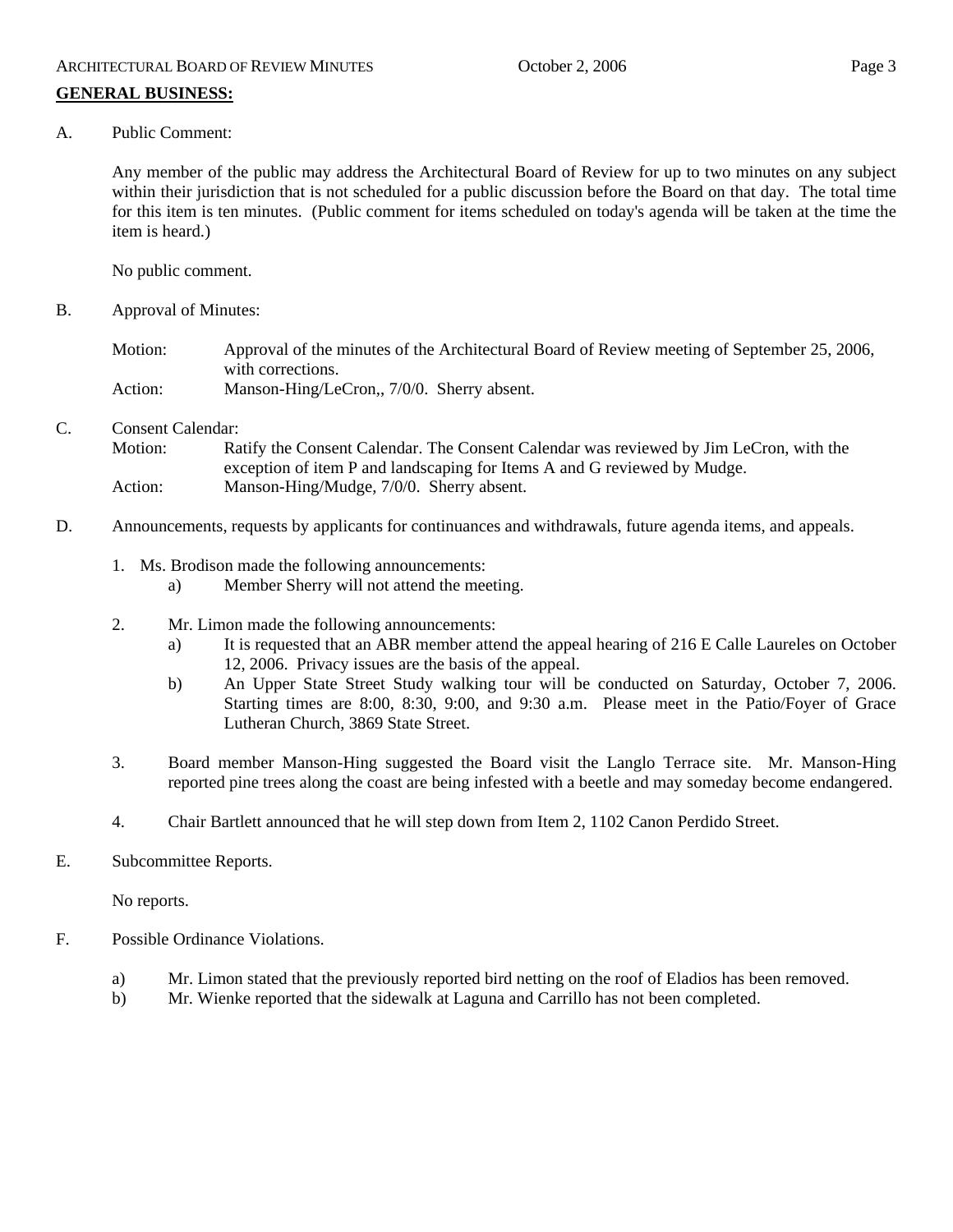#### **DISCUSSION ITEM**

#### **1. 500 FOWLER RD A-F/SD-3** Zone

 Assessor's Parcel Number: 073-450-003 Application Number: MST2005-00764 Owner: City of Santa Barbara Applicant: Laurie Owens Architect: Josh Grogan Architect: Fred Sweeney

(The proposed project is Phase I of the Airline Terminal Improvement Project as identified in the 2002 Aviation Facilities Plan. The project involves demolition of the 1967 and 1976 additions to the existing terminal building, relocation of the original 1942 Terminal approximately 70 feet south of its present location and rehabilitation of the 1942 Terminal building. The project also involves construction of a new two-story terminal measuring approximately 61,000 square feet.)

#### **(Recommendations to City Council on revised site plan prepared by Howard, Needles, Tammen and Bergendoff for Airline Terminal Improvement Project.)**

(3:25)

Present: Laurie Owens, Applicant; Joseph Grogan, architect; Fred Sweeney, Architect.

Public comment opened at 4:45 p.m., and as no one wished to speak, public comment closed at 4:45 p.m.

#### **Summary**

#### **Motion: Continued indefinitely to the Full Board with the following comments:**

**1)** The majority of the Board find the revised site plan to be more functional than the PCD original scheme, and it addresses the programmatic issues originally outlined **2)** The Board is concerned with the proposed relocation of existing terminal building and juxtaposition to the new structure. Study further options for the placement of the original structure, whether: **a)** To the north for use as a restaurant, or **b)** To the east as a transportation hub. **3**) Study providing a larger space to truly function as a courtyard, by either: **a)** Moving the existing building further from the new building or, **b**) Carving out additional courtyard space out of the proposed new structure. **4)** As to the westerly viewing platform: most of the Board feels the area is less than current layout. Study ways to enhance this unique part of the Santa Barbara experience. **5)** As to the architecture: the Board requests that the applicant: **a)** Study larger examples of this style of architecture, **b**) Break up the apparent symmetry, **c)** Use larger wall planes of plaster, **d)** Continue some of the fenestrations to ground level. **e)** Break up the apparent linearity of the continuous ridged tile roof (some of the clear stories illustrations appear successful). **f**) Further express the towers, both in vertical difference to the main building and be more simplistic in materials to match the building. Eliminate the metal or copper materials at the tower roofs. **6)** Most of the Board is not in support of Moorish treatment to the entrance nearest the car rental area. **7)** The Board looks for greening of the building in a way that feels natural with the materials and forms, and in such a manner that does not appear to be added on. **8)** Some Board members find the northern rotunda to be a nice iconic element. Look for ways to express the rotunda without limiting the views from the north wing.

Action: LeCron/Manson-Hing,  $7/0/0$ .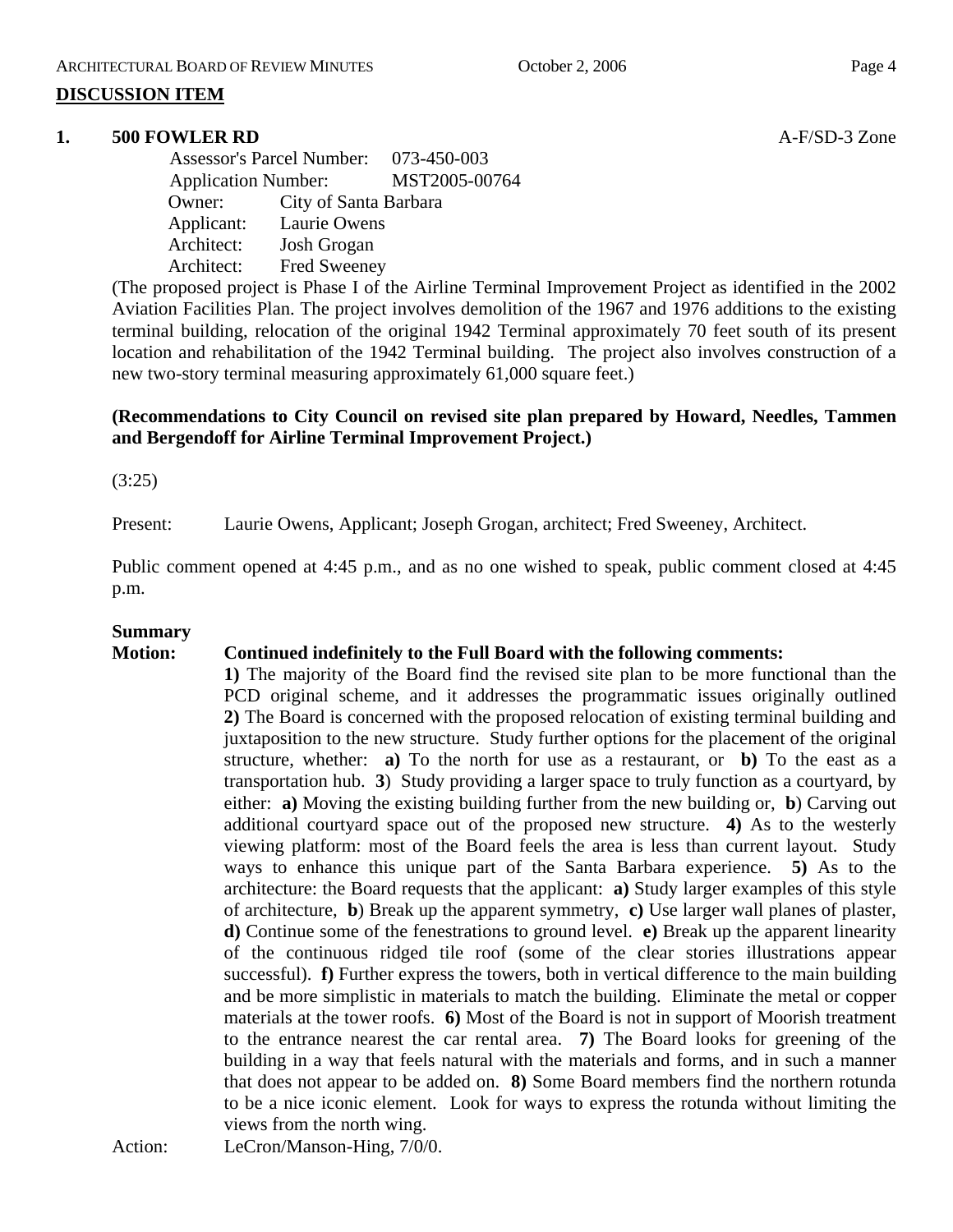#### **PRELIMINARY REVIEW**

#### **2. 1102 E CANON PERDIDO ST**

|            | Assessor's Parcel Number: 031-060-042 |                                           |
|------------|---------------------------------------|-------------------------------------------|
|            |                                       | Application Number: MST2005-00140         |
|            | Engineer: Penfield and Smith          |                                           |
| Owner:     |                                       | Gregory Tice and Deborah, Revocable Trust |
| Architect: | <b>Thomas Hashbarger</b>              |                                           |
| Agent:     | Jessica Grant                         |                                           |

(Proposal to subdivide a residential lot to result in Lot 1 containing an existing two-story single family residence and the creation of a one-lot subdivision for two new condominiums on Lot 2. The two new detached condominiums will consist of one two-story 2,167 square foot unit with an attached 425 square foot garage, and one three-story 2,588 square foot unit with an attached 400 square foot garage. The proposal includes demolition of the existing house on Lot 2.)

#### **(PROJECT REQUIRES COMPLIANCE WITH PLANNING COMMISSION RESOLUTION NO. 052-06 AND NO. 053-06.)**

(5:04)

Present: Thomas Hashbarger, Architect; Gregory Tice, Owner.

Public comment opened at 5:20 p.m., and as no one wished to speak, public comment closed at 5:20 p.m.

#### **Motion: Preliminary Approval and continued indefinitely to the Consent Calendar with the following comments:**

**1)** The architecture is nicely conceived and detailed. **2)** The Boards concerns have been mitigated by reducing the mass and break up of the buildings. **3)** The Board appreciates the views studies and story poles. **4)** Provide an additional tree to the planter area midway along road adjacent to Unit A. **5)** Study landscape enhancement to screen the wall at the infinity pool.

Action: Manson-Hing/Blakeley, 5/1/0. Mosel opposed. Bartlett stepped down. Sherry Absent.

#### **PRELIMINARY REVIEW**

#### **3. 403 ALAMEDA PADRE SERRA** R-2 Zone

 Assessor's Parcel Number: 031-391-015 Application Number: MST2004-00353 Owner: TNS Group, LLC by Thomas Condon Applicant: Thomas Meaney Architect: Tom Meaney

(Proposal to demolish an existing single family residence and a detached two-car garage and to construct two new condominiums totaling 3,530 square feet and two attached two-car garages totaling 800 square feet. Modification are requested for encroachment into the required front, interior and open yard.)

#### **(PROJECT REQUIRES COMPLIANCE WITH PLANNING COMMISSION RESOLUTION NO. 015-05.)**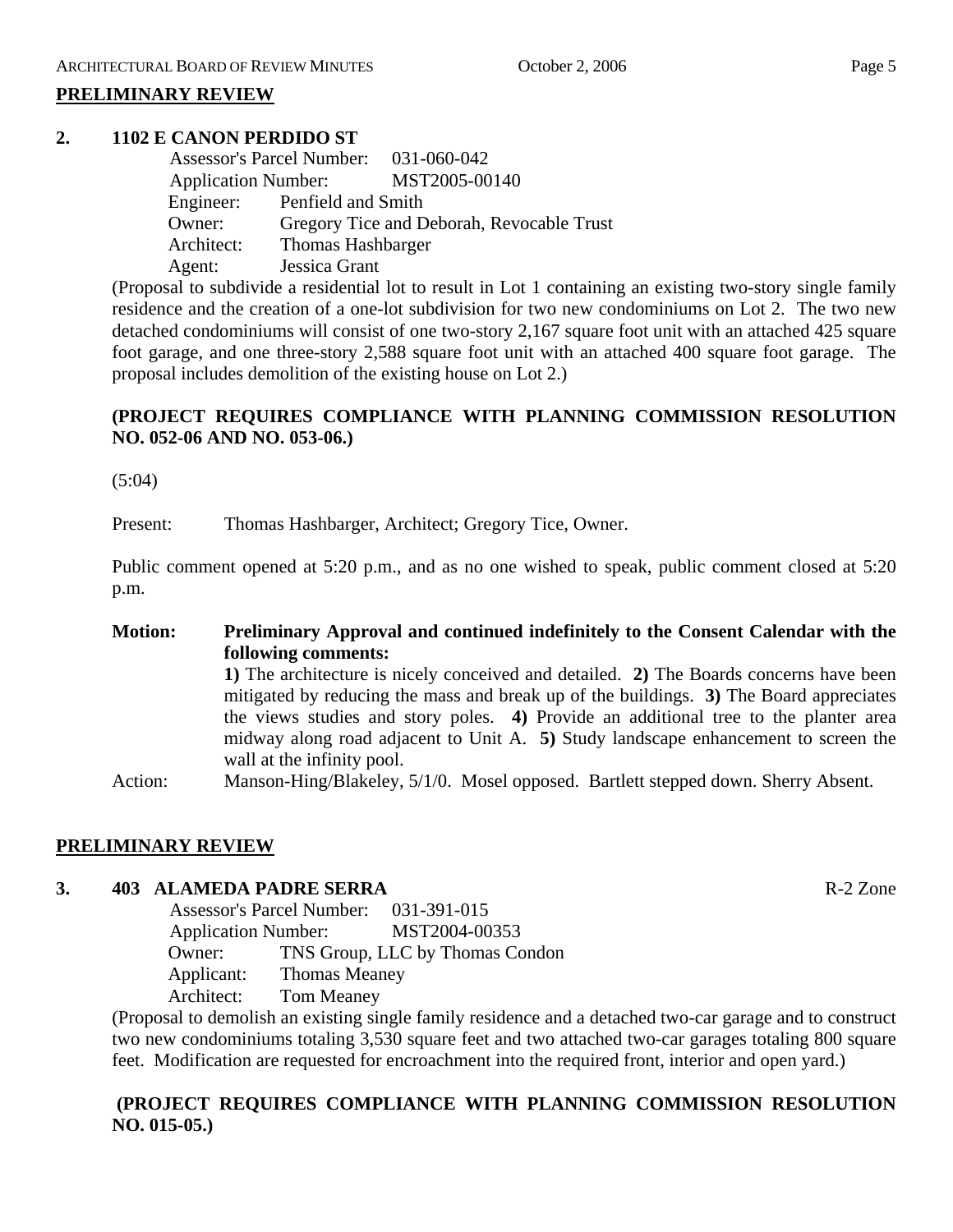Present: Tom Meaney, Architect.

**Motion: Preliminary Approval and continued indefinitely to the Consent Calendar with the following comments: 1)** The Board finds the buildings to be nicely articulated. **2**) The board appreciates the ironwork. **3)** Study changing the roof pitch to 4 and 12 to lower the apparent height of the buildings. **4)** Return to Consent Calendar for an in-progress review of the colors and

materials.

Action: Wienke/LeCron, 6/0/0. Mudge stepped down. Sherry absent.

#### **CONCEPT REVIEW - NEW ITEM: PUBLIC HEARING**

#### **4. 595 SYCAMORE VISTA RD** A-1 Zone

 Assessor's Parcel Number: 013-163-001 Application Number: MST2006-00540 Owner: Noel Greenwood Engineer: Braun & Associates (Soils)

(Proposal to restore and repair a hillside slope after landslide. The project consists of 1,800 cubic yards of cut and 2,300 cubic yards of fill grading on the approximately 24,400 square foot parcel in the Hillside Design District. Planning Commission review is required due to grading in excess of 500 cubic yards.)

#### **(COMMENTS ONLY; PROJECT REQUIRES ENVIRONMENTAL ASSESSMENT, NEIGHBORHOOD PRESERVATION ORDINANCE FINDINGS AND PLANNING COMMISSION APPROVAL FOR GRADING OUTSIDE THE MAIN BUILDING FOOTPRINT.)**

(6:07)

Present: Noel Greenwood, Owner.

Public comment opened at 6:15 p.m., and as no one wished to speak, public comment closed at 6:15 p.m.

**Motion: Continued indefinitely to the Consent Calendar with the following comments: 1)** The project will have no adverse visual impacts. **2)** Preliminary Approval and Neighborhood Preservation Ordinance Findings can be made at Consent Calendar. **3)** Provide a Landscape Re-vegetation Plan at Consent. Action: LeCron/Wienke, 7/0/0. Sherry absent.

**\*\*\*\*\*\*\*\*\*\*\*\*\*\*\*\*\* THE BOARD RECESSED FROM 5:50 P.M. UNTIL 6:07 P.M. \*\*\*\*\*\*\*\*\*\*\*\*\*\***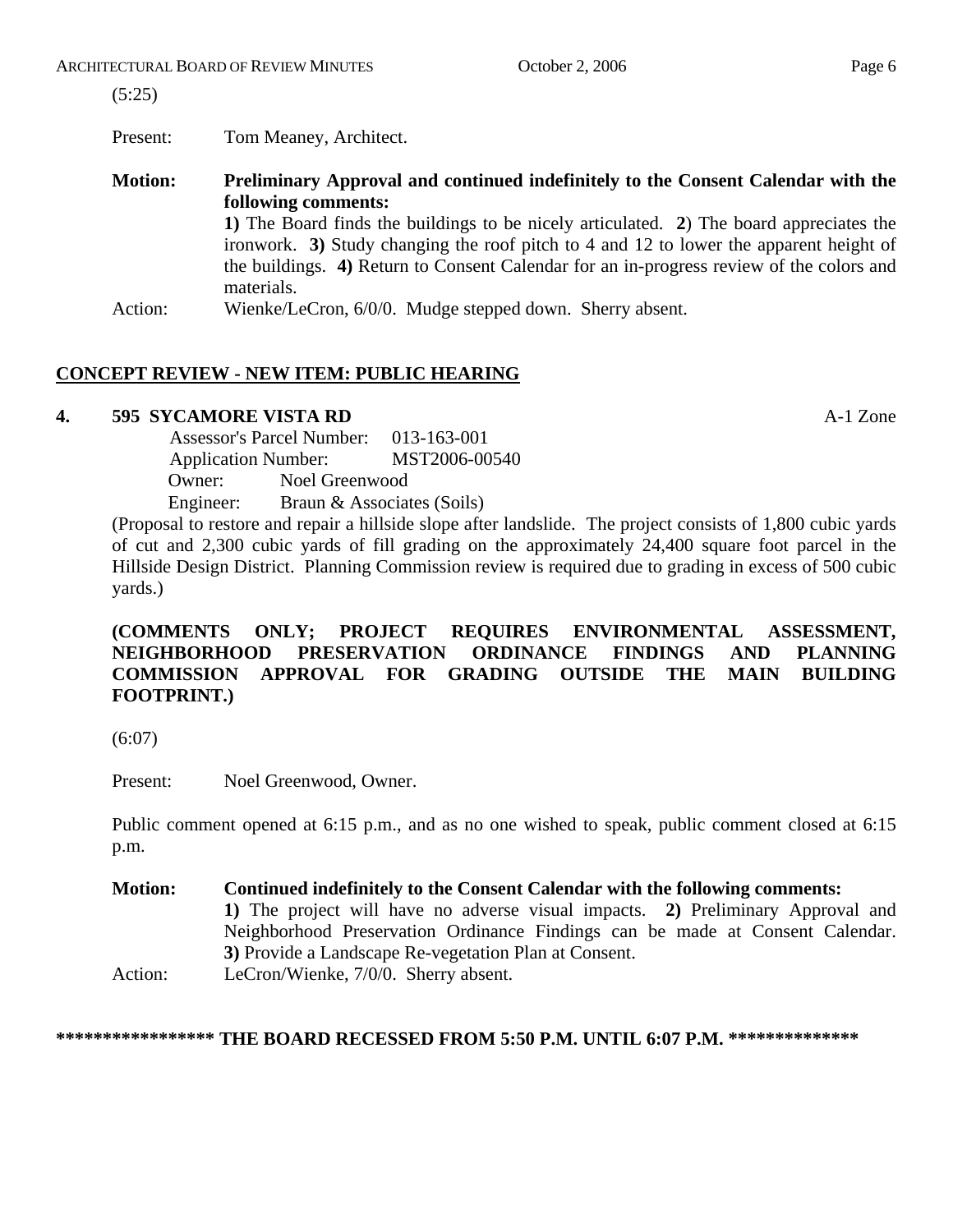#### **CONCEPT REVIEW - CONTINUED ITEM**

#### **5. 416 ANACAPA ST** C-M Zone

 Assessor's Parcel Number: 031-271-020 Application Number: MST2005-00543 Owner: B & W Investments Architect: Don Pederson Applicant: Hal Bruington

(Proposal for a three-story mixed-use building consisting of 989 square feet of commercial space on the ground floor, two two-bedroom residential condominium units on the second-floor with square footages of 1,023 and 1,077 square feet, and one 1,680 square foot residential condominium unit on the third floor. An existing 2,960 square foot commercial building would remain at the rear of the 9,000 square foot lot and an existing 1,500 square foot commercial building would be demolished. The proposal includes four covered and five uncovered spaces, and 179 cubic yards total of cut grading. This project, previously approved by ABR on March 4, 2003, has been changed to propose that the three rental units be approved as condominiums. The project now requires additional comments from the ABR to recognize the units as condominiums and will also require Staff Hearing officer approval of a Tentative Subdivision Map and approval of a Modification for reduction of the 10% open space required.)

#### **(Second Concept Review.)**

#### **(COMMENTS ONLY; PROJECT REQUIRES ENVIRONMENTAL ASSESSMENT AND PLANNING COMMISSION APPROVAL OF A TENTATIVE SUBDIVISION MAP FOR CONDOMINIUMS.)**

(5:23)

Present: Chuck McClure, Landscape Architect; Richard Johnson, Architect.

## **Motion: Continued indefinitely to the Staff Hearing Officer with the following comments:**

**1)** The aesthetic improvements to the pedestrian entry experience are successful. **2)** Provide additional decorative lighting to highlight the pedestrian entryway along the covered driveway approach to the elevator lobby. **3)** The Board appreciates the increased landscape, and the added landscaping on the upper level balconies. **4)** The Board finds the enhanced paving at driveway entrance and pedestrian sidewalks to be an improvement. **5)** The Board understands the recesses at the sound walls will be painted with a darker tone or differentiated material to read as a deeper recess. **6)** Final Approval can be made at Consent Calendar.

Action: Wienke/Mudge, 7/0/0. Sherry absent.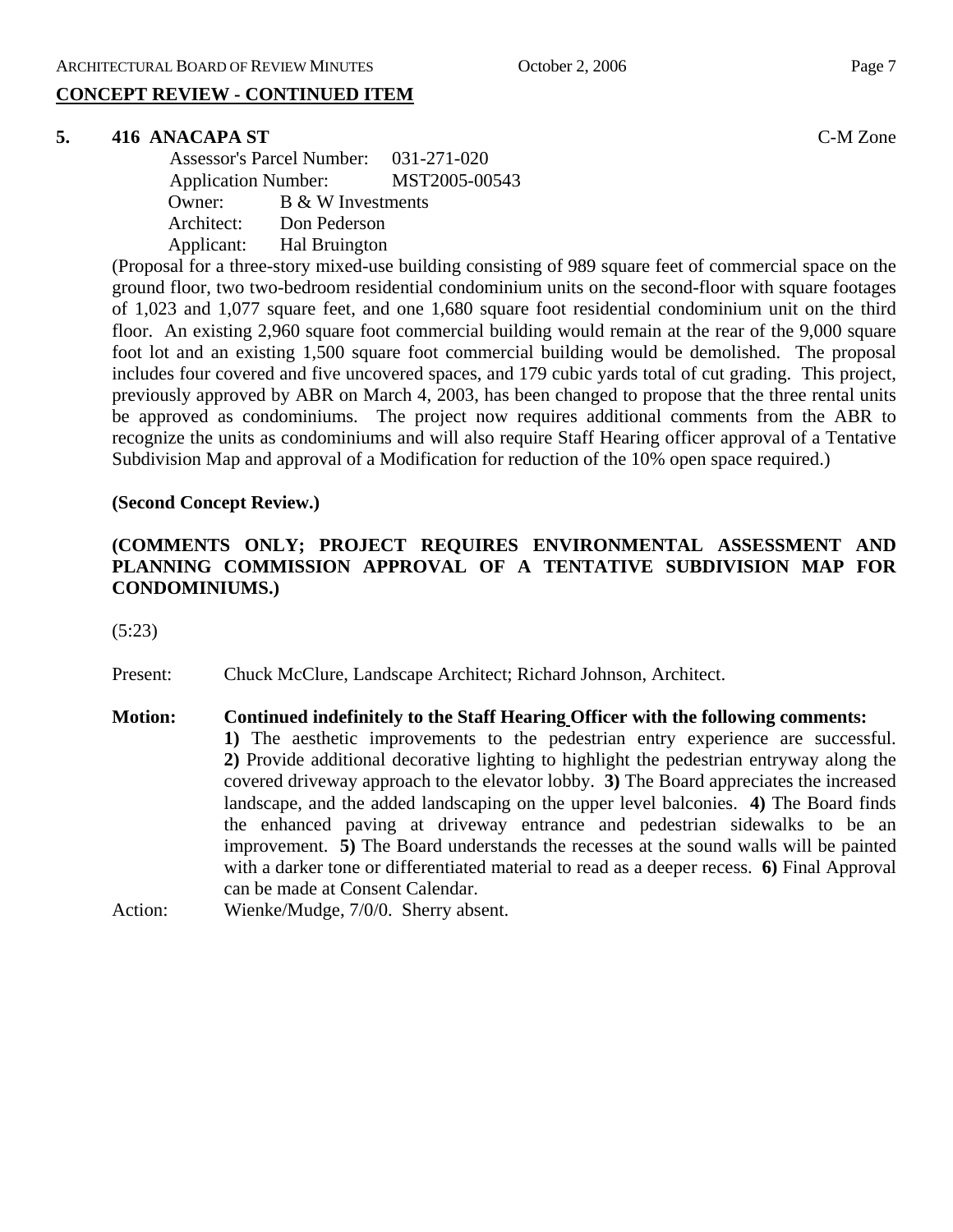#### **PRELIMINARY REVIEW**

#### **6. 1009 DEL SOL AVE** R-2/SD-3 Zone

 Assessor's Parcel Number: 045-074-001 Application Number: MST2005-00132 Owner: Shawn Dirksen Architect: Andrew Roteman Architect: Bill Wolf

(The project consists of the demolition of a single-family residence and garage and the construction of two new three-bedroom condominium units within a two-story duplex on a 6,000 square foot lot in the non-appealable jurisdiction of the Coastal Zone. The units would be 1,447 square feet and 1,467 square feet and four parking spaces would be provided within two attached two-car garages. Planning Commission approval for a Coastal Development Permit and a Tentative Subdivision Map is requested.

#### **(PROJECT REQUIRES COMPLIANCE WITH PLANNING COMMISSION RESOLUTION NO. 021-06.)**

(6:45)

Present: Bill Wolf, Architect; Shawn Dirksen, Owner.

**Motion: Preliminary Approval and continued indefinitely to the Consent Calendar with the following comments**: **1)** The proposed dormers add apparent mass and create the appearance of a third-floor and should be eliminated. **2)** Final approval can be made at Consent.

Action: LeCron/Wienke, 7/0/0. Sherry absent.

#### **PRELIMINARY REVIEW**

#### **7. 532 ALAMEDA PADRE SERRA** E-1 Zone

 Assessor's Parcel Number: 019-333-015 Application Number: MST2006-00078 Owner: Michael Pavioff Applicant: Ben Liu

(Proposal to add a 612 square foot second story to an existing 1,478 square foot single-story-single family residence on a 8,734 square foot lot in the Hillside Design District.)

#### **(PROJECT REQUIRES NEIGHBORHOOD PRESERVATION ORDINANCE FINDINGS.)**

(7:03)

Present: Ben Liu, Applicant, Michael Pavioff, Owner.

Public comment opened at 7:09 p.m.

Shane Alexandar, neighbor, expressed concern with height and privacy impacts of the project.

Linda Alderman, neighbor, expressed concern with loss of views and potential loss in property value.

Public comment closed at 7:12 p.m.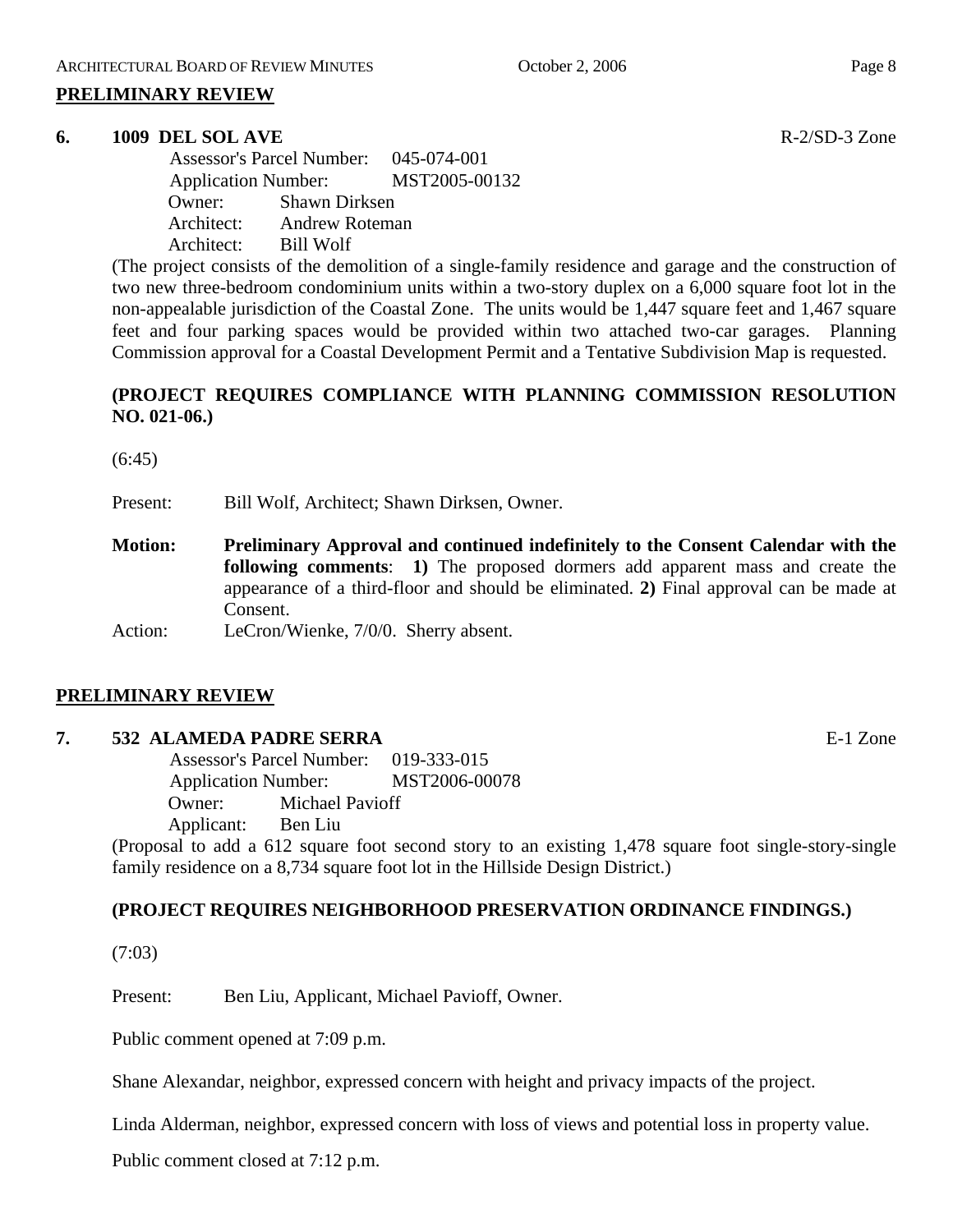#### **Motion: Continued indefinitely to the Full Board with the following comments:**

**1)** The Board is uncomfortable with the 12 foot floor-to-floor height of the proposed addition. **a)** Restudy the roof over the existing living room to reconfigure and reduce the upper floor level to 9 feet. from 10 feet floor-to-floor. **b)** Pull down the roof mass accordingly. **2)** Consider additional landscape on the East side to provide privacy to the adjacent neighbor.

Action: LeCron/Blakely, 7/0/0. Sherry absent.

#### **CONCEPT REVIEW - NEW ITEM: PUBLIC HEARING**

#### **8. 2540 SELROSE LN** E-3/SD-3 Zone

 Assessor's Parcel Number: 041-311-035 Application Number: MST2006-00533 Owner: Frank Wascoe Architect: Richard Thorne

(Proposal to construct a 2,956 square foot two-story single-family residence, attached two-car garage, a 357 square foot second story deck, and a detached 297 square foot accessory structure. The proposal includes demolition of the existing 1,531 square foot residence and 486 square foot garage, and 237 cubic yards of grading. Planning Commission approval of a Coastal Development Permit is requested.)

#### **(COMMENTS ONLY; PROJECT REQUIRES ENVIRONMENTAL ASSESSMENT, NEIGHBORHOOD PRESERVATION ORDINANCE FINDINGS AND PLANNING COMMISSION APPROVAL FOR A COASTAL DEVELOPMENT PERMIT AND A MODIFICATION.)**

(7:28)

Present: Richard Thorne, Architect.

Public comment opened at 7:38 p.m., and as no one wished to speak, public comment closed at 7:38 p.m.

**Motion: Continued indefinitely to the Planning Commission with the following comments: 1)** The project is ready for Preliminary Approval and may return to the Consent Calendar. **2)** Neighborhood Preservation Ordinance Compliance findings can be made when the project returns to Consent. **3)** The Board finds that the addition is handsomely conceived and detailed. **4)** The Board requests that the applicant study utilizing stone at the chimney element. **5)** Provide high quality carriage style garage doors. Action: Manson-Hing/LeCron, 7/0/0. Sherry absent.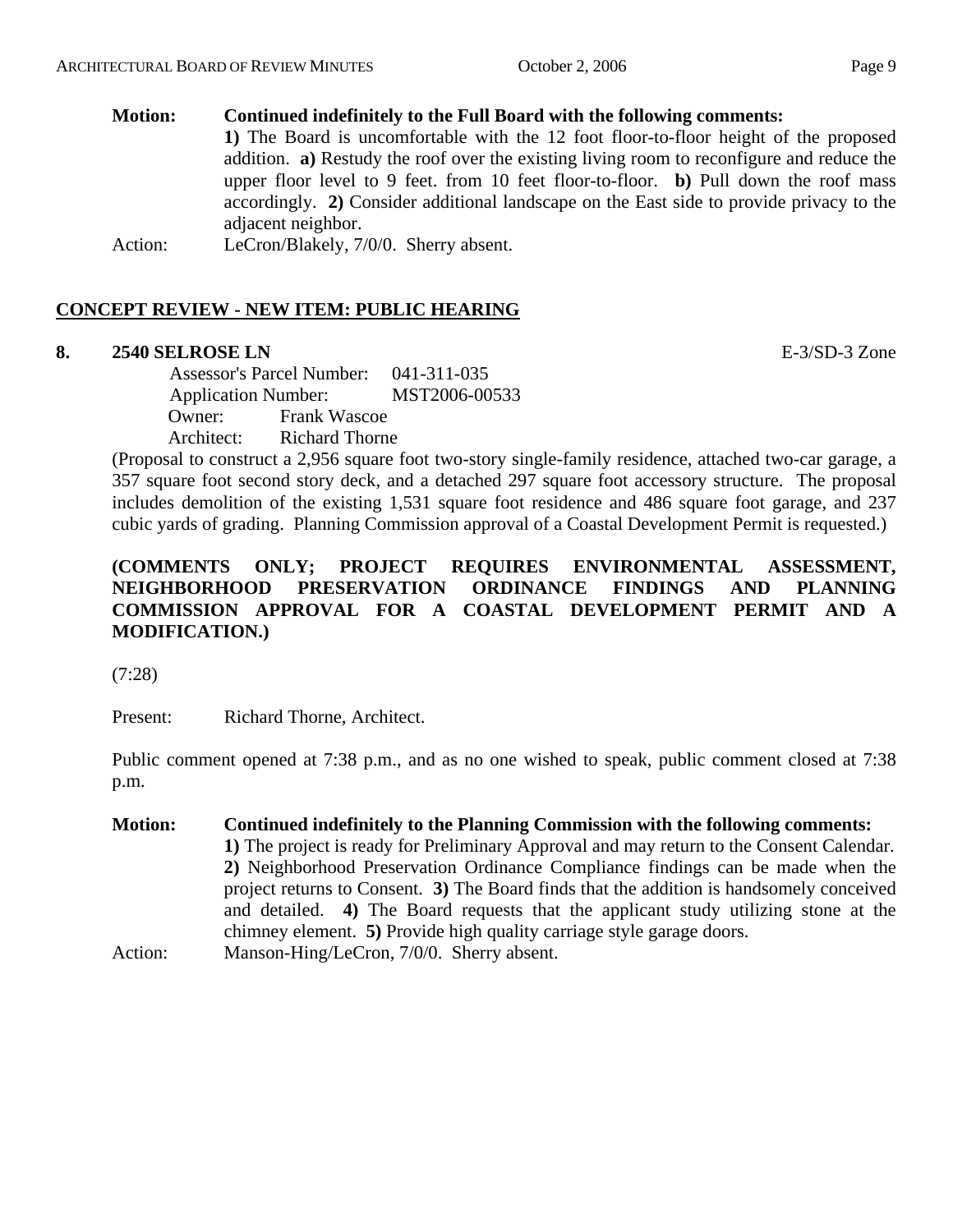### **CONCEPT REVIEW - NEW ITEM: PUBLIC HEARING**

#### **9. 836 W ARRELLAGA ST** R-2 Zone

 Assessor's Parcel Number: 043-211-013 Application Number: MST2006-00548 Owner: Peterson Family Trust 2-23-93 Designer: Sophie Calvin

(Proposal to convert an existing 889 square foot duplex to a single-family residence and construct an attached 722 square foot three-car garage with a 400 square foot accessory dwelling unit and 215 square foot deck above the garage. The existing garage and storage shed on the 5,021 square foot lot will be demolished.)

#### **(COMMENTS ONLY; PROJECT REQUIRES ENVIRONMENTAL ASSESSMENT.)**

(7:42)

Present: Sophie Calvin

Public comment opened at 7:50 p.m., and as no one wished to speak, public comment closed at 7:50 p.m.

#### **Motion: Continued indefinitely to the Consent Calendar with the following comments:**

**1)** The project is ready for Preliminary Approval and may return to the Consent Calendar. **2)** The Board finds that the site planning is appropriate. **3)** The driveway to the proposed new garage would be better served with a double driveway apron in order to save the existing street tree that is centered between the proposed garages. **4)** Announce the pedestrian entry to the accessory dwelling unit with a side walk and gate. **5)** Provide photo documentation from the proposed second level balcony of the accessory unit to address privacy concerns of the neighbor to the north. **6)** Study the roof form over the secondary dwelling unit, perhaps expressing a gable or hip rotated 90 degrees over the proposed bedroom area. **7**) Study detailing of a possible cantilever above the two-car garage door. **8)** Provide high quality carriage style garage doors.

Action: Wienke/Blakeley, 7/0/0. Sherry absent.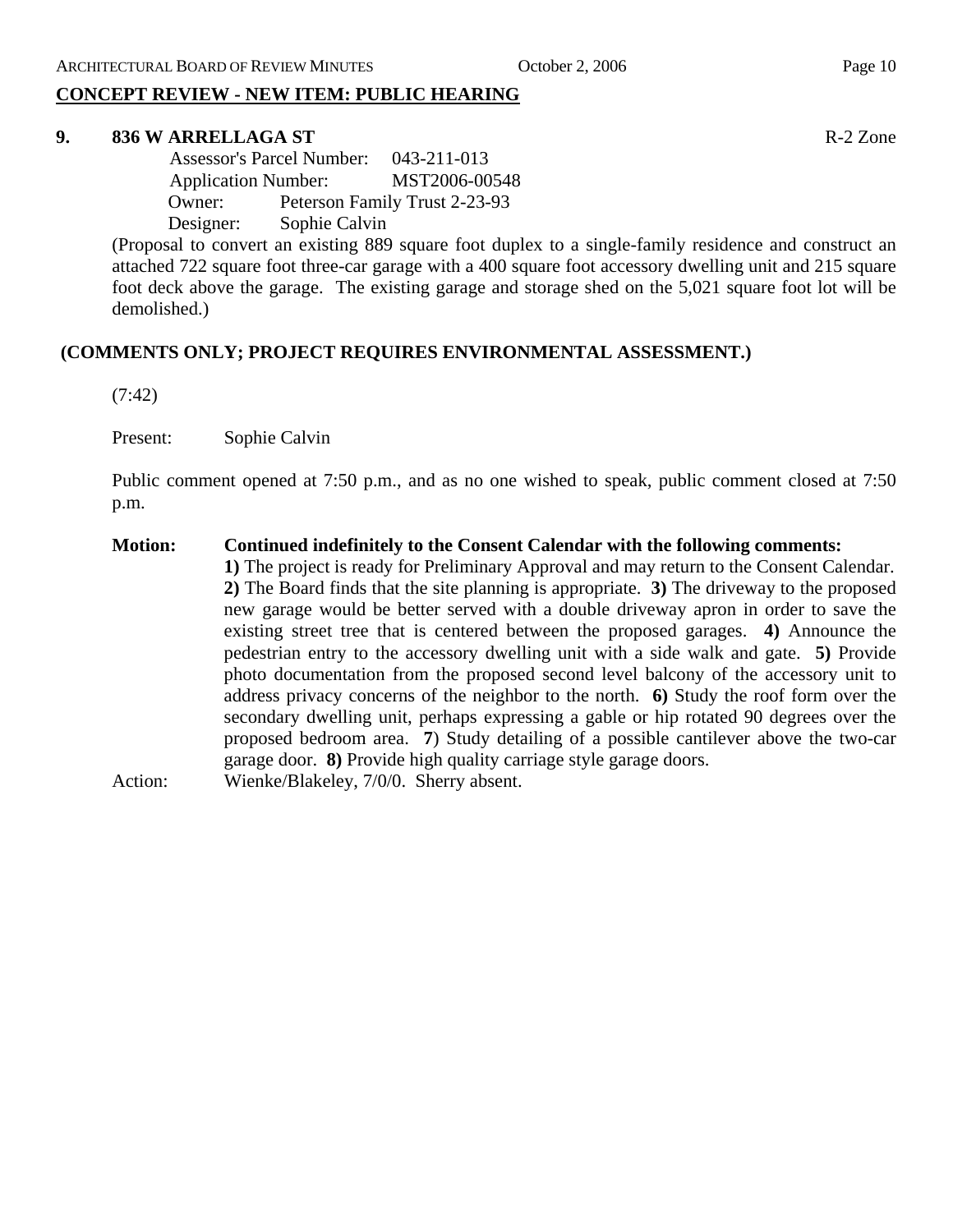#### **CONCEPT REVIEW - CONTINUED ITEM**

#### **10. 2016 MISSION RIDGE RD** A-1 Zone

**(7:30)** Assessor's Parcel Number: 019-162-002 Application Number: MST2001-00833 Owner: Jan Marco Von Yurt Designer: Tony Xiques

> (This is a revised project to include the addition of a new two-story 746 square foot garage and convert the existing, attached one-car garage at the existing residence to habitable space. Proposal for a lot line adjustment and modification of required lot area (due to slopes on the property) from existing parcels of 0.07 acres and 2.5 acres in size to parcels of 1.0 acre and 1.57 acres in size located in the Hillside Design District. Proposed Lot 1 is developed with a 5,426 square foot residence and (2) two car garages totaling 982 square feet. Proposed Lot 2 is currently developed with a one-car garage with a pool cabana of 540 square feet above and swimming pool. The revision to the project on Lot 2 includes enclosing 66 square feet of porch area on the existing cabana and the conversion of the existing 300 square foot garage below to habitable area resulting in a residence, construction of an 8' tall, 64' long privacy wall along the motor court, an 8' tall, 72' long retaining wall along the western property line and the construction of a 746 square foot garage.)

> **(Third Concept Review of the Review After Final for a new 746 square foot garage and conversion of a 300 square foot attached carport to habitable space.)**

#### **(PROJECT REQUIRES ENVIRONMENTAL ASSESSMENT, NEIGHBORHOOD PRESERVATION ORDINANCE FINDINGS AND COMPLIANCE WITH RESOLUTION NO. 001-03.)**

(8:02)

Present: Mr. and Mrs. Jan Marco Von Yurt, Owners.

**Motion: Preliminary Approval of the project with the finding that the Neighborhood Preservation Ordinance criteria have been met** as stated in Subsection 22.68.060 of the City of Santa Barbara Municipal Code, and continued indefinitely to the Consent Calendar with the following condition(s): **1**) Provide a detailed landscape plan. **2**) The Board understands that the plate height at the garage is 13 feet.

Action: LeCron/Mudge, 7/0/0. Sherry absent.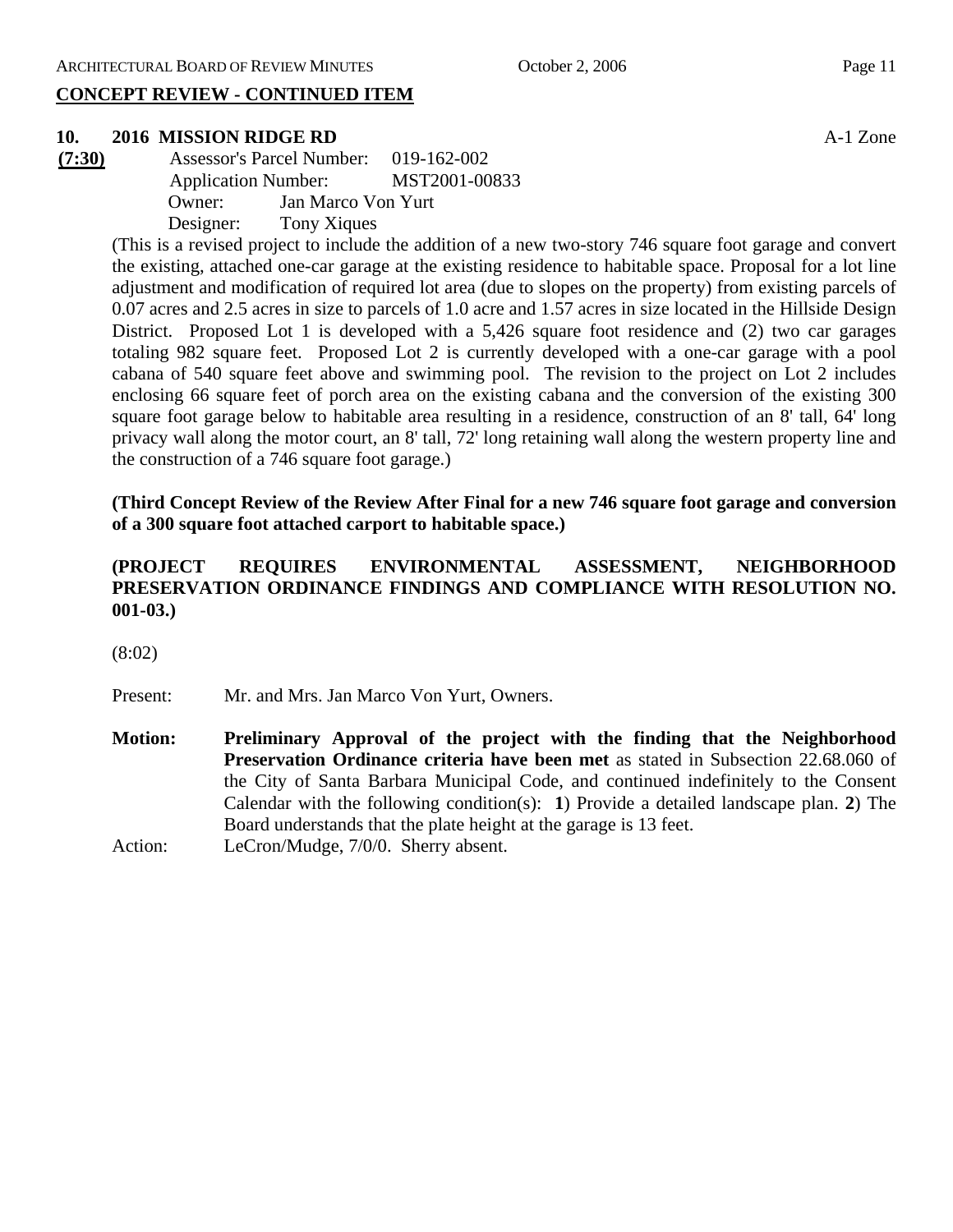#### *CONSENT CALENDAR*

#### **REVIEW AFTER FINAL**

#### **A. LA VISTA DEL OCEANO ROAD EXTENSION** E-1 Zone Assessor's Parcel Number: 035-180-085 Application Number: MST1999-00714 Owner: Sidney and Pamela Macofsky Owner: David and Jane Geyer Owner: Eugene and Patricia Bucciarelli Agent: Don Weaver Agent: Bob Goda

 Architect: Tom Meaney Owner: Gene Schecter Contractor: Russell Banko Design & Construction

(Proposal for approximately 6,050 cubic yards of grading and improvements to provide access to and create building pads for three new residences on three vacant lots located in the Hillside Design District. The three lots front on an unimproved section of La Vista Del Oceano and the proposed access is a common driveway. The proposal also includes 2,480 cubic yards of fill grading to raise the roadbed and to extend a portion of the improved public right-of-way.)

#### **(Review After Final for revisions to grading related to the roadway improvements.)**

Final Approval of the Review After Final as noted for the landscape.

#### **REVIEW AFTER FINAL**

#### **B.** 1310 CRESTLINE DR **E-1** Zone

Assessor's Parcel Number: 049-251-002 Application Number: MST2005-00484 Owner: Larry Urzua Architect: Joaquin Ornelas, Jr.

(Proposed replacement of existing windows for an existing 2,876 square foot single family residence on a .25 acre lot in the Hillside Design District.

#### **(Review After Final for revised front entry and window configuration.)**

#### **(PROJECT REQUIRES NEIGHBORHOOD PRESERVATION ORDINANCE FINDINGS.)**

Continued one week.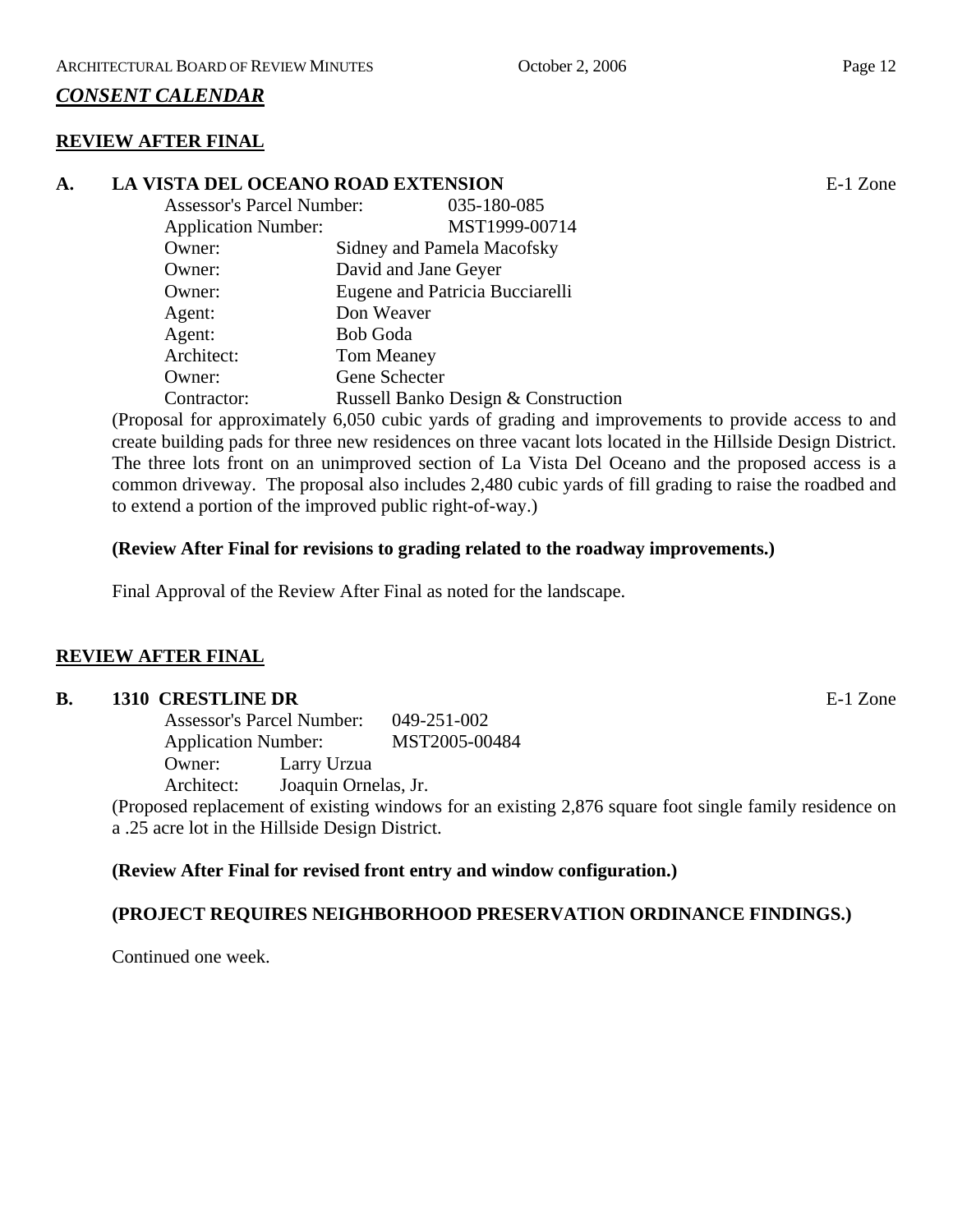#### **REVIEW AFTER FINAL**

#### **C. 1759 GRAND AVE** R-2 Zone

| <b>Assessor's Parcel Number:</b> | 027-141-006                       |
|----------------------------------|-----------------------------------|
| <b>Application Number:</b>       | MST2005-00780                     |
| Owner:                           | 1759 Grand Avenue Associates, LLC |
| Architect:                       | Kirk Gradin                       |

(Proposal to construct a 2,318 square foot, two-story residence (Unit A) with an attached 503 square foot garage; a 1,840 square foot two-story residence (Unit B) with an attached 518 square foot garage; and a 2,245 square foot residence (Unit C) with an attached 503 square foot garage on a vacant 16,900 square foot lot located in the Hillside Design District. The project will result in 7,927 square feet of structures on the lot. Two modifications are requested for front yard encroachment for the garage and for an overheight wall along the driveway.)

#### **(Review After Final for changes to wall along driveway.)**

Continued one week at applicant's request.

#### **REVIEW AFTER FINAL**

#### **D.** 120 S HOPE AVE F-27 **C-2/SD-2** Zone

| <b>Assessor's Parcel Number:</b> | 051-010-014               |
|----------------------------------|---------------------------|
| <b>Application Number:</b>       | MST2006-00161             |
| Owner:                           | Macerich La Cumbre, LLC   |
| Applicant:                       | The Conceptual Motion Co. |
| Designer:                        | <b>WD</b> Partners        |

(Proposal to change the exterior facade of an existing building in the La Cumbre Mall from a restaurant use to a retail use, and to construct two new awnings on the building.)

#### **(Review After Final to change one wall from glazing to stucco with awning above.)**

#### **REVIEW AFTER FINAL**

#### **E. 182 LA VISTA GRANDE** E-1 Zone

| <b>Assessor's Parcel Number:</b> | 015-130-001   |
|----------------------------------|---------------|
| <b>Application Number:</b>       | MST2005-00008 |
| Owner:                           | David Nordahl |
| Applicant:                       | Larry Clark   |
| Architect:                       | Larry Clark   |

(Proposal to demolish a 410 square foot two-car garage and construct a 490 square foot two-car garage, add 305 square feet to the ground floor and add a 574 square foot second story to an existing one-story 1,506 square foot single family residence on a one acre lot located in the Hillside Design District.)

#### **(Review After Final for change in roof from hipped to gable end.)**

#### **(PROJECT REQUIRES NEIGHBORHOOD PRESERVATION ORDINANCE FINDINGS.)**

Final Approval as submitted of the Review After Final with the finding that the Neighborhood Preservation Ordinance criteria have been met as stated in Subsection 22.68.060 of the City of Santa Barbara Municipal Code.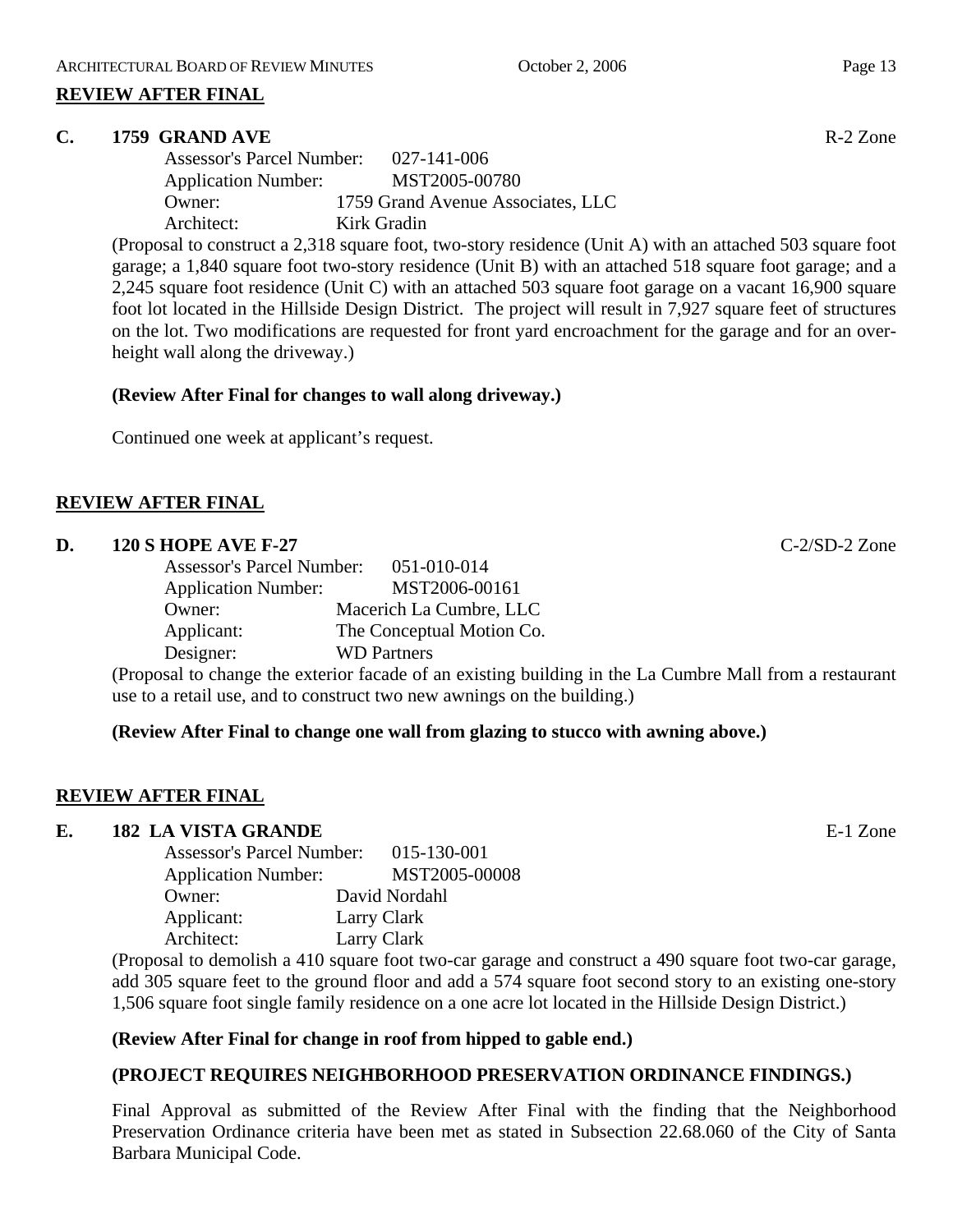#### **FINAL REVIEW**

#### **F. 3500 MCCAW AVE** P-R/SD-2 Zone

| Assessor's Parcel Number: 051-230-005 |                         |
|---------------------------------------|-------------------------|
| <b>Application Number:</b>            | MST2006-00230           |
| Owner:                                | City of Santa Barbara   |
| Agent:                                | <b>Bob Sedivy</b>       |
| Applicant:                            | Scott Jorgenson         |
| Architect:                            | <b>Robert Grant</b>     |
| <b>Business Name:</b>                 | Santa Barbara Golf Club |

(Proposal for a 1,812 square foot one-story addition to the existing one-story Santa Barbara Golf Club maintenance building. The proposal includes remodeling the existing restroom for ADA compliance, replacing the existing skylights, and addition of new gutters and downspouts. The project requires Development Plan Approval findings.)

#### **(Final Approval is requested.)**

Final Approval as submitted, and the applicant is to return with color samples.

#### **FINAL REVIEW**

#### **G. 6 ST ANN DR** E-1 Zone

Assessor's Parcel Number: 041-175-009 Application Number: MST2006-00053 Owner: Stephen and Laura Wheeler

(Proposal to expand existing decks from 5' in depth to 10', both upper and lower decks. Upper deck to include a quarter arch in center cantilevered out approximately 2 1/2'. Adjacent deck to be conformed with new decks by changing out balusters.)

#### **(Final Approval is requested.)**

Final Approval as noted of the Architecture with the finding that the Neighborhood Preservation Ordinance criteria have been met as stated in Subsection 22.68.060 of the City of Santa Barbara Municipal Code.

#### **CONTINUED ITEM**

#### **H. 402 E GUTIERREZ ST** M-1 Zone

Assessor's Parcel Number: 031-343-009 Application Number: MST2006-00179 Owner: Laguna Industrial Partners Architect: Douglas Keep

(Proposal to demolish the existing non-bearing walls at front of building, add a new entry to the north side of the building including new roof area and reconfigure the entry to its original condition, new landscaping and new CMU plaster wall for parking on the north side of the building all on a 3.71 acre lot.)

#### **(Preliminary Approval is requested.)**

Final Approval as submitted.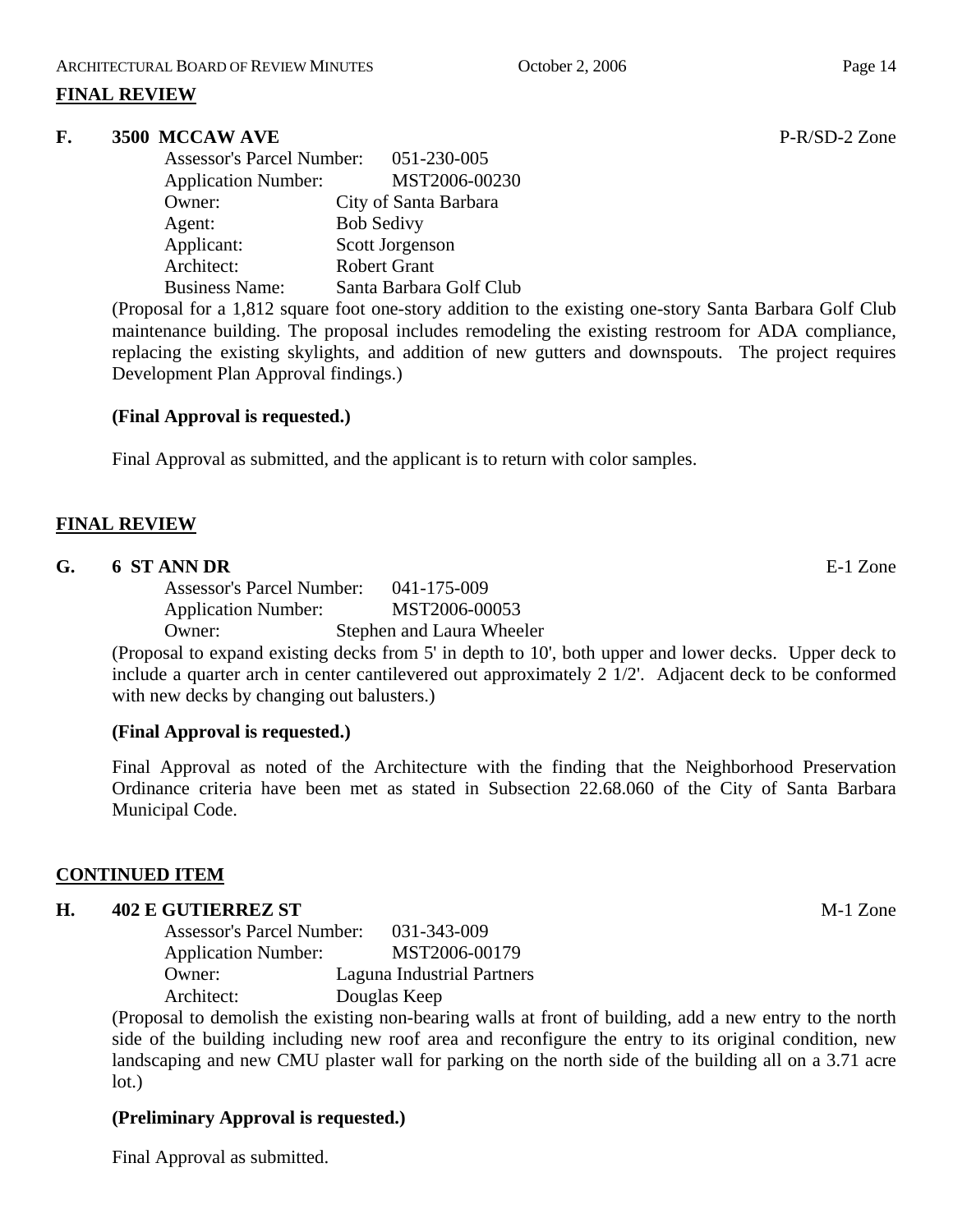#### **REFERRED BY FULL BOARD**

#### **I. 1515 ALAMEDA PADRE SERRA** E-1 Zone

| <b>Assessor's Parcel Number:</b> | 029-060-005                                |
|----------------------------------|--------------------------------------------|
| <b>Application Number:</b>       | MST2004-00861                              |
| $O$ wner:                        | Amalia Alcantar Castelo, 2000 Family Trust |
| Architect:                       | Gil Garcia                                 |

(Proposal to add 133 square feet to the basement level, add 215 square feet to the first floor and add a 276 square foot loft to the main level of the existing 4,902 square foot single-family residence with a 648 square foot attached garage. Proposal will also include a remodeled and re-finished exterior finish. The project will result in a three-story 5,525 square foot single-family residence with an attached 648 square foot two-car garage on a 28,781 square foot lot located in the Hillside Design District.)

#### **(PROJECT REQUIRES NEIGHBORHOOD PRESERVATION ORDINANCE FINDINGS.)**

Final Approval as submitted with the finding that the Neighborhood Preservation Ordinance criteria have been met as stated in Subsection 22.68.060 of the City of Santa Barbara Municipal Code. The applicant is to return with color board in one week.

#### **REFERRED BY FULL BOARD**

#### **J. 434 TERRACE RD** E-3 Zone

Assessor's Parcel Number: 035-191-031 Application Number: MST2006-00257 Owner: Jane and Collie Conoley Architect: Dennis Thompson

(Proposal to construct a 513 square foot second story addition to an existing 1,666 square foot one-story single-family residence with an attached 462 square foot garage on a 6,502 square foot lot. Modifications are required to allow the second floor deck to encroach into the required interior yard setback, and to allow the porch to encroach into the required front yard setback.)

#### **(Modification approved on July 19, 2006. Preliminary Approval is requested.)**

#### **(PROJECT REQUIRES NEIGHBORHOOD PRESERVATION ORDINANCE FINDINGS AND COMPLIANCE WITH STAFF HEARING OFFICER RESOLUTION NO. 040-06.)**

Preliminary Approval with the finding that the Neighborhood Preservation Ordinance criteria have been met as stated in Subsection 22.68.060 of the City of Santa Barbara Municipal Code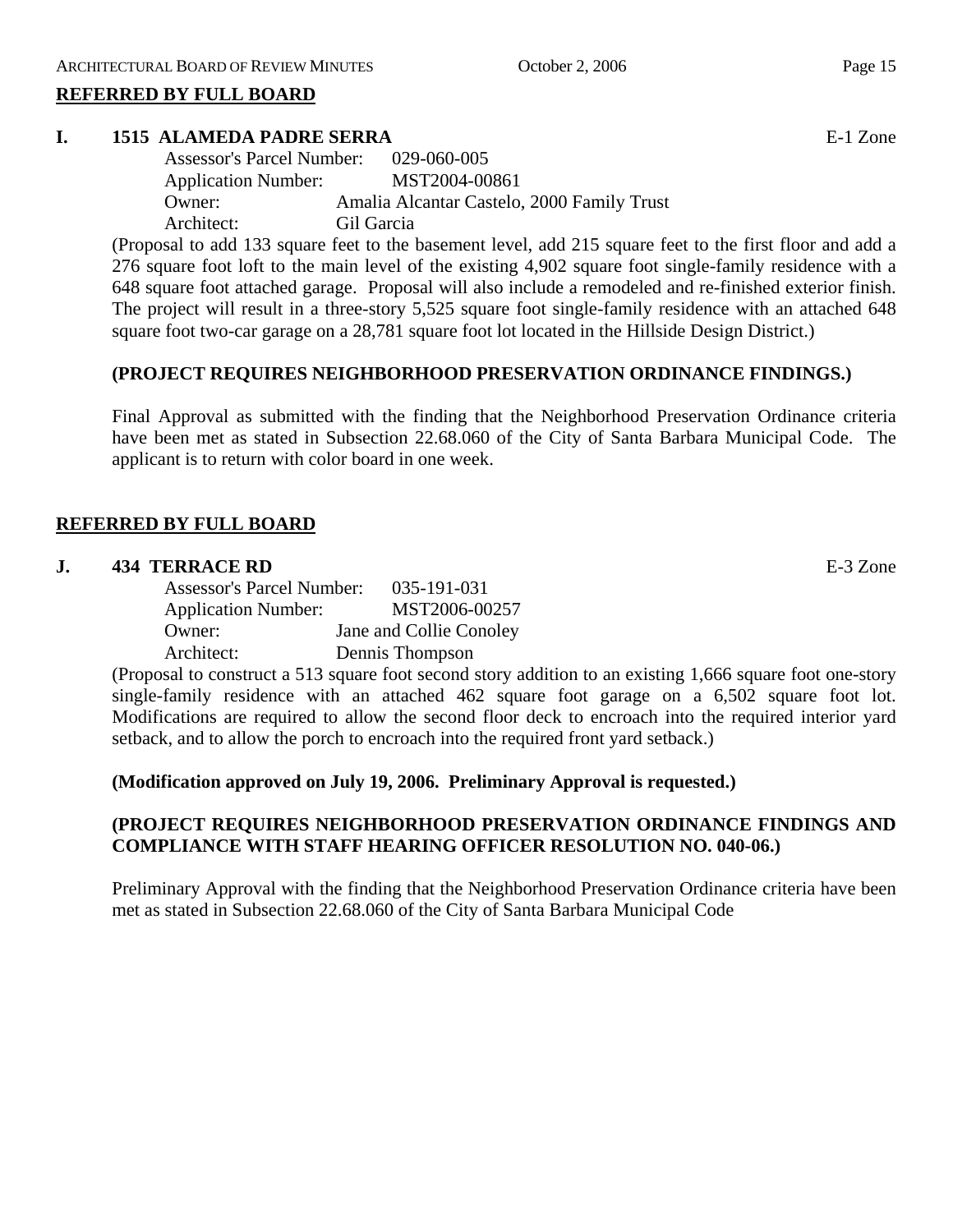#### **REFERRED BY FULL BOARD**

#### **K. 514 W VICTORIA ST** R-3 Zone

| <b>Assessor's Parcel Number:</b> | 039-103-007         |
|----------------------------------|---------------------|
| <b>Application Number:</b>       | MST2006-00110       |
| Owner:                           | Jose Rosario Pinedo |
| Applicant:                       | Armando Arias       |

(Proposal to construct a 1,950 square foot two-story residential unit including a 420 square foot two-car garage. This new unit will be attached to the rear of the existing 1,896 square foot single family residence and two-car garage to create a duplex on the 6,187 square foot lot.)

#### **(Preliminary Approval is requested.)**

Final Approval as noted. Applicant to return in one week for Review After Final with revised window details.

#### **CONTINUED ITEM**

#### **L. 221 N NOPAL ST** M-1 Zone

| <b>Assessor's Parcel Number:</b> | 017-041-004                  |
|----------------------------------|------------------------------|
| <b>Application Number:</b>       | MST2006-00015                |
| Owner:                           | Archdiocese of Los Angeles   |
| Designer:                        | <b>Joseph Amestoy</b>        |
| Agent:                           | Gil Garcia                   |
| Applicant:                       | Our Lady of Guadalupe Church |

(Proposal to construct a 2,423 square foot addition to an existing 4,152 square foot church and to permit the "as-built" 1,058 square foot fiesta booth and "as-built" 510 square foot storage building. The proposal includes the demolition of 765 square feet of a classroom/meeting building, 38 square feet of the church, 189 square feet of an "as-built" storage building and the conversion of a 1,449 square foot pavilion to a new carport and demolition a 328 square foot stage structure. The existing structures to remain unchanged include: 10,943 square foot classrooms, a 1,058 square foot kitchen, a 2431 square foot convent and a 563 square foot storage building. The proposal will require a lot merger resulting in a mixed-use development with R-3/R-4 standards applying to the residential use. The total Measure E square footage is 2,999.97 square feet, and therefore requires Development Plan Approval.)

#### **(In-progress review for "as-built" exterior color change to classroom building.)**

Final Approval as submitted.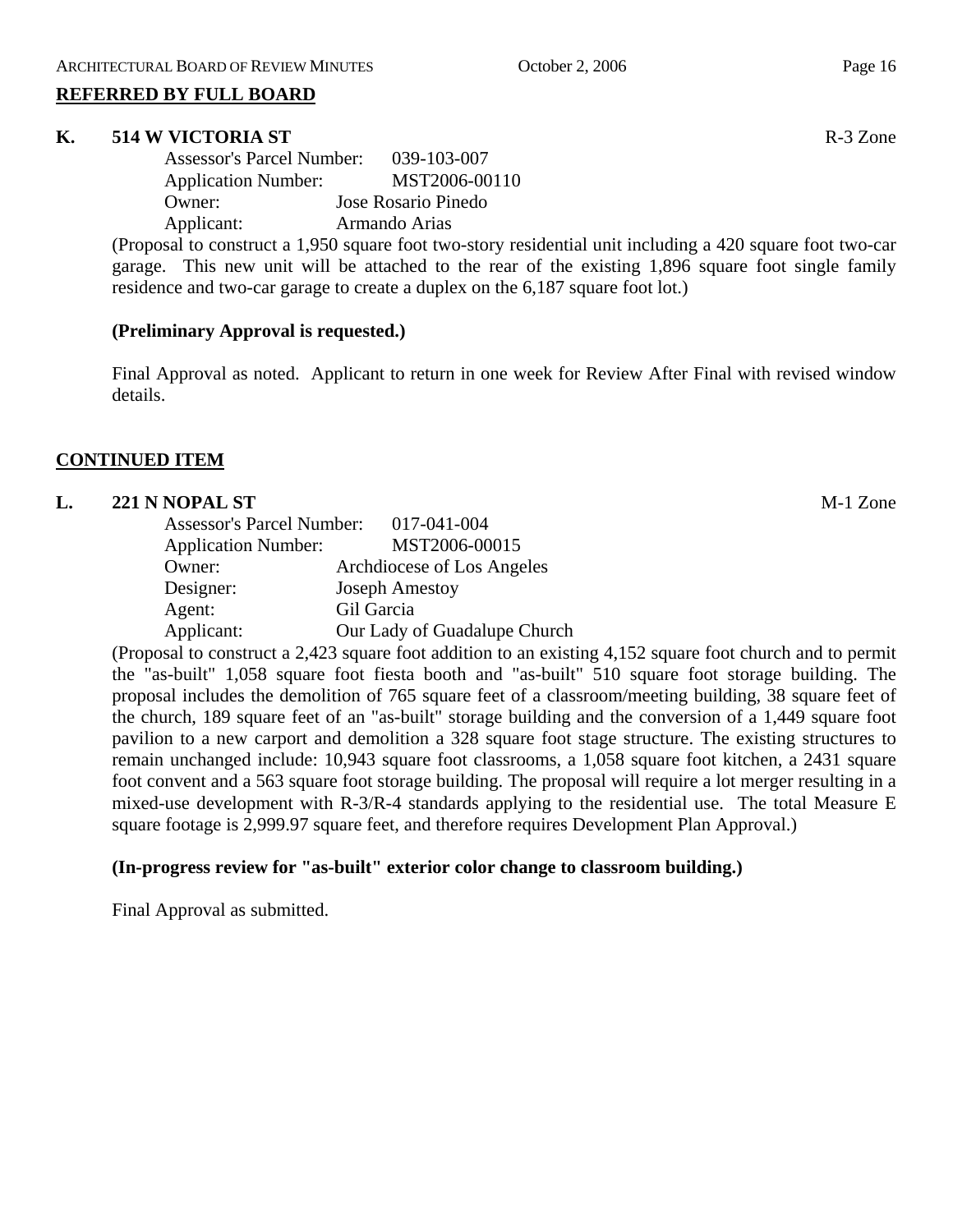#### **NEW ITEM**

#### **M. 66 BARRANCA SHORELINE HOA R-2/SD-3** Zone

Assessor's Parcel Number: 045-270-018 Application Number: MST2006-00572 Owner: Sandoval Family Trust 7/30/03 Agent: Jean-Pierre Ainciart

(Proposal to replace the existing wood siding to stucco to match the color of the existing stucco and repair wood framing as required on a 56-unit condominium development.)

#### **(ACTION MAY BE TAKEN IF SUFFICIENT INFORMATION IS PROVIDED.)**

Final Approval as submitted.

#### **NEW ITEM**

#### **N. 3965 STATE ST** C-2/SD-2 Zone

| <b>Assessor's Parcel Number:</b> | 051-010-021                                                                                               |  |
|----------------------------------|-----------------------------------------------------------------------------------------------------------|--|
| <b>Application Number:</b>       | MST2006-00584                                                                                             |  |
| Owner:                           | FW Ca-Five Points Shopping Center                                                                         |  |
| Applicant:                       | Ernie Jur                                                                                                 |  |
| <b>Business Name:</b>            | Ross Store                                                                                                |  |
|                                  | (Proposal to install five new air conditioning units on the roof of the building of the Ross Store at the |  |
| Five Points Shopping Center.)    |                                                                                                           |  |
|                                  |                                                                                                           |  |

#### **(ACTION MAY BE TAKEN IF SUFFICIENT INFORMATION IS PROVIDED.)**

Final Approval as submitted.

#### **NEW ITEM**

#### **O. 2927 DE LA VINA ST** C-2/SD-2 Zone

| <b>Assessor's Parcel Number:</b> | 051-202-026        |
|----------------------------------|--------------------|
| <b>Application Number:</b>       | MST2006-00585      |
| Owner:                           | Montana Vista      |
| Designer:                        | <b>Tom Kress</b>   |
| Contractor:                      | Robert Taylor      |
| <b>Business Name:</b>            | <b>Tynan Group</b> |

(Proposal to cover an existing arbor with tongue and groove decking and roofing to resolve drainage problems on the third floor porch and to add two downspouts on the exterior of the existing commercial building on a 29,172 square foot commercial lot.)

#### **(ACTION MAY BE TAKEN IF SUFFICIENT INFORMATION IS PROVIDED.)**

Final Approval as noted.